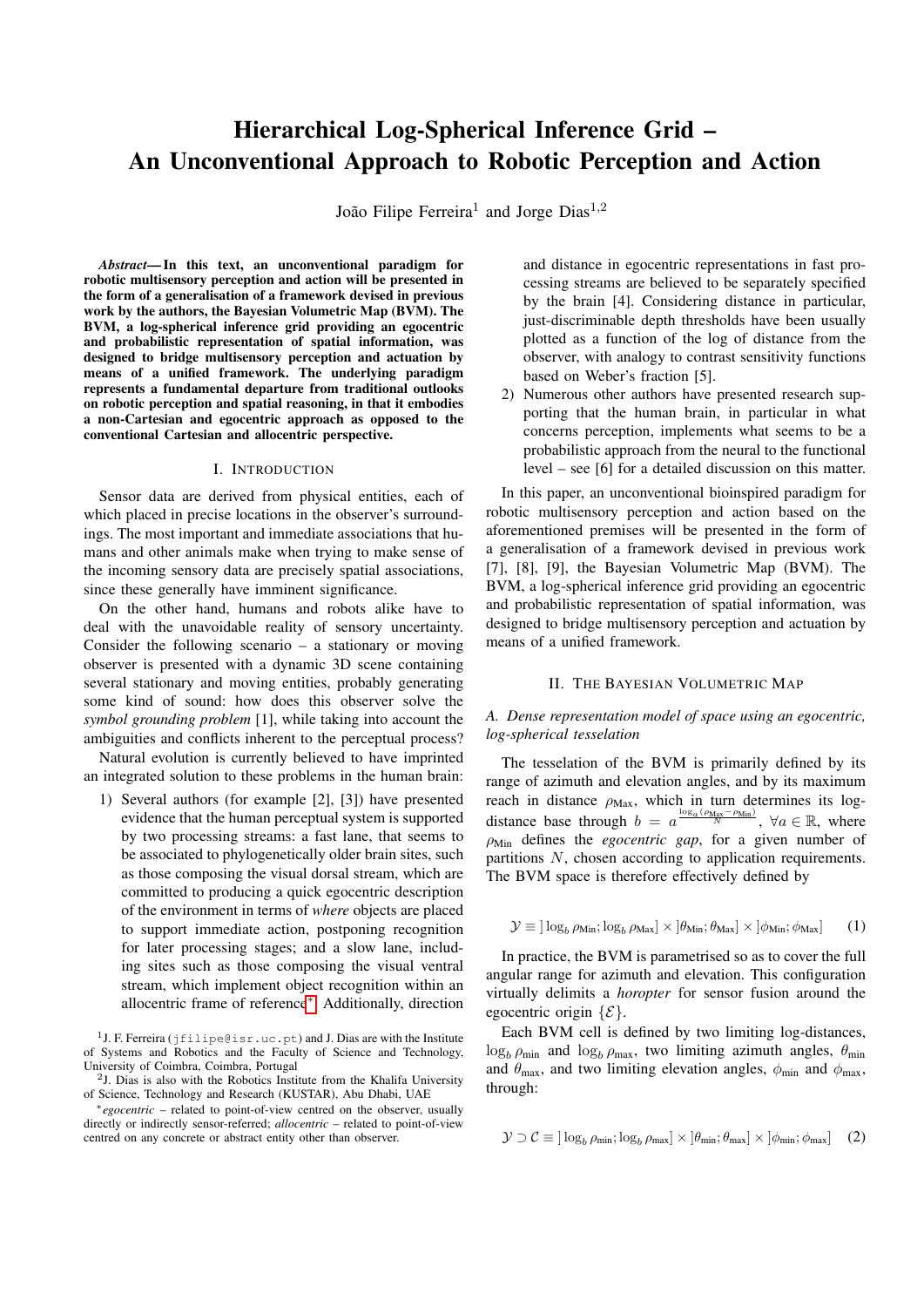

<span id="page-1-0"></span>Fig. 1. The Bayesian Volumetric Map (BVM) referred to the egocentric coordinate frame of a robotic active perception system [7]. Hardware and motors were mounted within the scope of the Perception on Purpose (EC project number FP6-IST-2004-027268) project, and sensors were installed within the scope of the Bayesian Approach to Cognitive Systems project (EC project number FP6-IST-027140).

where constant values for log-distance base  $b$ , and angular ranges  $\Delta\theta = \theta_{\text{max}} - \theta_{\text{min}}$  and  $\Delta\phi = \phi_{\text{max}} - \phi_{\text{min}}$ , chosen according to application resolution requirements, ensure BVM grid regularity. Finally, each BVM cell is formally *indexed* by the coordinates of its *far corner*, defined as  $C = (\log_b \rho_{\text{max}}, \theta_{\text{max}}, \phi_{\text{max}}).$ 

The BVM spatial representation model is shown in Fig. [1](#page-1-0) within the egocentric context of the IMPEP (Integrated Multimodal Perception Experimental Platform), an active robotic head fitted with multisensory capabilities, namely a stereovision and binaural setup, used to experimentally validate the framework in previous publications.

## *B. Inference grid model – the Bayesian Occupancy Filter*

Perhaps the most successful probabilistic approach for metric mapping has been the *occupancy map or grid*, first introduced by Moravec and Elfes in their seminal work [10]. The state of each cell  $C$  in the grid maps is originally defined by the authors as given by its *occupancy*, represented by the binary random variable  $O<sub>C</sub>$  – there is either an object partially or completely present within the spatial boundaries of each cell, in which case the cell is said to be occupied, a state denoted as  $[O_C = 1]$ , or the cell is empty, a state denoted as  $[O_C = 0]$ . If, instead of just occupancy, more properties are added to the state, thereby forming a random vector, the occupancy grid generalises to the notion of *inference grid*.

Tay et al. [11] devised a version of an important extension to the occupancy grid approach by applying a Bayesian filter to capture the dynamics of object motion within the environment being represented – the Bayesian Occupancy Filter (BOF). These authors relaxed the common restriction that objects remain static through time by introducing an extra variable,  $V_C$ , to the inference framework, encoding the probability of (local) motion of an object occupying a neighbouring cell in instant  $t - 1$  to a particular reference cell  $C$  in the current time instant  $t$ , thus propagating the occupancy state from the former to the latter during that time



<span id="page-1-1"></span>Fig. 2. Bayesian Occupancy Filter (BOF) diagram for the estimation of the current cell state [7]. In this diagram, Z denotes a sensor measurement (a single measurement is represented for simpler reading, with no loss of generality), and  $O_C$  and  $V_C$  represent the occupancy and local motion states of cell  $C$  (which, besides indexing a cell on the BVM, is also used as a random variable within the model), respectively.

interval.  $V_C$  therefore denotes the dynamics of the occupancy of cell C, assuming a *constant velocity model* associated to a quantified degree of plausibility – it is a vector signalling local motion to this cell from its antecedents, discretised into  $N + 1$  possible cases for velocities  $\in \mathcal{V} \equiv \{v_0, \dots, v_N\},\$ with  $v_0$  signalling that the most probable antecedent is  $C$ itself, i.e. no motion between two consecutive time instants. The authors managed to do this without compromising the feasibility of exact inference inherent to the original occupancy grid concept. The BOF model, supported by the log-spherical configuration introduced earlier, represents the basis of the BVM framework.

A diagram of the BOF in the context of the BVM is presented on Fig. [2,](#page-1-1) including a general overview of the main variables used by the framework – for more details on the formal derivation of this model, please refer to [8].

#### III. BUILDING UP THE FRAMEWORK HIERARCHY

#### *A. Developing perceptual models*

Developing perceptual models for the BOF-BVM framework involves defining observation models of the form

$$
P(Z_i \mid O_C V_C C) \equiv \sum_{G_C \in \mathcal{G}_C} P(Z_i \mid G_C O_C V_C C), \quad (3)
$$

where  $G_C \in \mathcal{G}_C \equiv \mathcal{O}^{N-1}$  represents the state of all cells in a subset comprising  $N$  cells of  $Y$  (including  $C$ ), excepting the state the cell of  $C$  itself. Random variable  $Z_i$  denotes an M-dimensional sensor reading from an arbitrary sensor, with a measurable space or support defined as {"No Detection"} ∪ Z. Observation models must be defined under the assumption that all  $Z_i$  within a set of  $K$  (i  $\in$ 1 . . . K) measurements taken at time t are *conditionally independent*. These observation models can then be used as probabilistic "subroutines" or "plug-ins" for the BOF-BVM framework, and their respective estimates and uncertainty combined explicitly and adequately.

Most models one might expect being used with the BOF-BVM framework would be occupancy observation models,